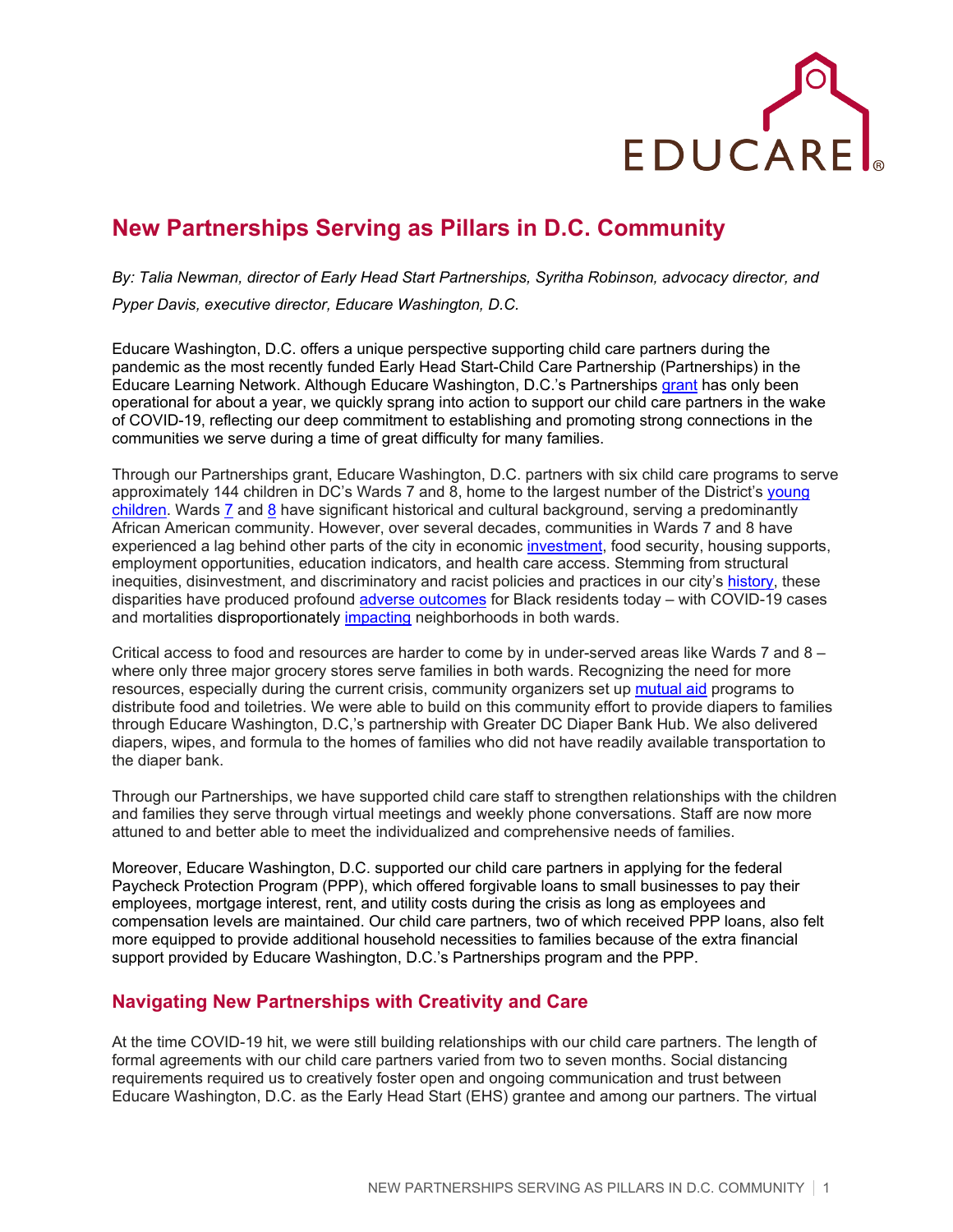

relationship-building and ongoing professional learning opportunities we offered to our child care partners using technology like Zoom and PowerPoint presentations helped to maintain our connections and also allowed teachers and administrators to share successes, challenges, and ideas for activities to bring back to their own programs.

To support families, the Partnerships also offered child care partners developmentally appropriate activity calendars for daily educational experiences, resources to secure free meals and household supplies, and information and guidance to apply for rent and utility relief. We also created a COVID-19 enrollment policy to allow working parents who had lost their jobs and were initially deemed ineligible for the public child care assistance program to enroll in child care programs of their choice. Without the Partnership and uninterrupted EHS funding, our child care partners would not have received these vital resources, extra staff support, and guidance that have allowed them to maintain their businesses and continue to serve young children and their families.

As the District moves to reopen early care and education programs, we are all challenged to develop and implement new ways of working that allow us to safely serve young children and families who need child care. In addition to administering our Partnerships program, Educare Washington, D.C. also directly operates Head Start services, so we are also developing our own policies and procedures for reopening. As a member of a reopening work group convened by the District's Office of the State Superintendent of Education, Educare Washington, D.C. is able to bring the perspective of our child care partners to inform the District's reopening plans.

## **Sustaining the Power of Partnerships in the Face of Uncertainty**

Many questions have surfaced for child care during COVID-19 especially around reopening — how many families will return to center-based care; how many children can safely be served; how child care businesses with reduced enrollments can generate enough revenue to stay open; how staff safely return to work; and how early childhood programs and community partners will have the resources to serve young children and parents experiencing trauma? Yet, even with high levels of stress and mounting challenges, our partners are committed to offering high-quality, comprehensive services using a twogeneration approach.

We must address immediate policy considerations to reduce the uncertainties both providers and families face during this pandemic. At a minimum, child care stabilization funding is needed to cover increased costs of cleaning supplies and protective gear; compensation for additional staff to serve fewer children in smaller groups; technology to help small businesses automate their systems and to reach parents virtually; mental health and trauma services; employment, health, and housing supports for parents; and food.

Over the longer term, child care needs stronger infrastructure supports and consistent streams of public funding that cover the true cost of care. Our partners are holding steady because Partnership and PPP funds are keeping them afloat, but many child care programs across our city and the country don't have access to these funding sources. COVID-19 has further emphasized the benefits Partnerships offer to efficiently connect partners to information and community resources, supports for implementation, and training to strengthen their business operations and management. The more we can speak in a unified voice to policymakers, and grow and strengthen partnerships across Head Start, child care, pre-K, maternal and child health, and family support services, the better we are able to tackle economic and health inequities in the District and across the nation so that children, families, and communities prosper.